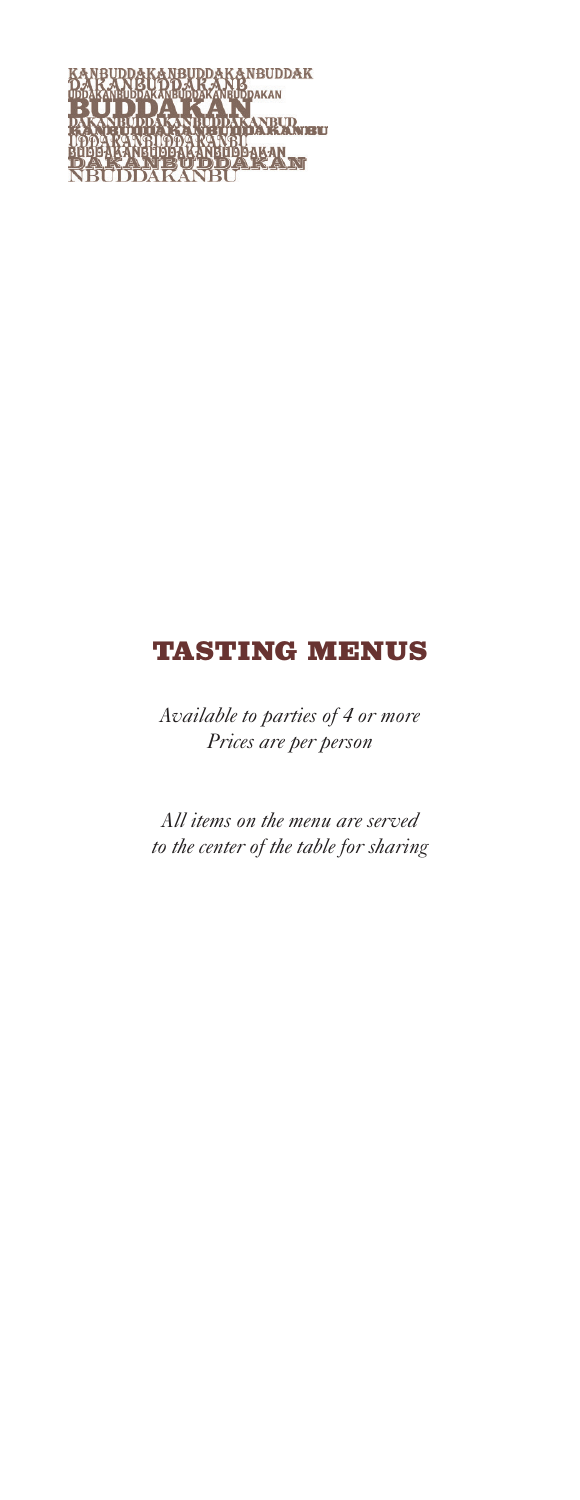

**MENU I** 

\$80 PER PERSON

#### **APPETIZERS**

**EDAMAME DUMPLINGS** shallot-sauternes broth

**CANTONESE SPRING ROLLS** shrimp, chicken

CRISPY SMOKED SALMON DUMPLING yuzu aioli

**GENERAL TSO'S DUMPLING** chicken, hot & sour broth

PEKING DUCK SALAD poached egg, sherry vinaigrette

## **MAIN COURSE**

**BROKEN CHILI CHICKEN** chinese pepper, charred scallion

**TANGERINE BEEF** hanger steak, sweet tangerine soy

**GLAZED ALASKAN BLACK COD** black bean relish

SWEET & CRISPY JUMBO SHRIMP citrus salad, radish

#### **SIDES**

**VEGETABLE RICE** coconut foam

**ASIAN GREEN STIR FRY** pine nuts, garlic chips

#### **DESSERT**

Dessert tasting selection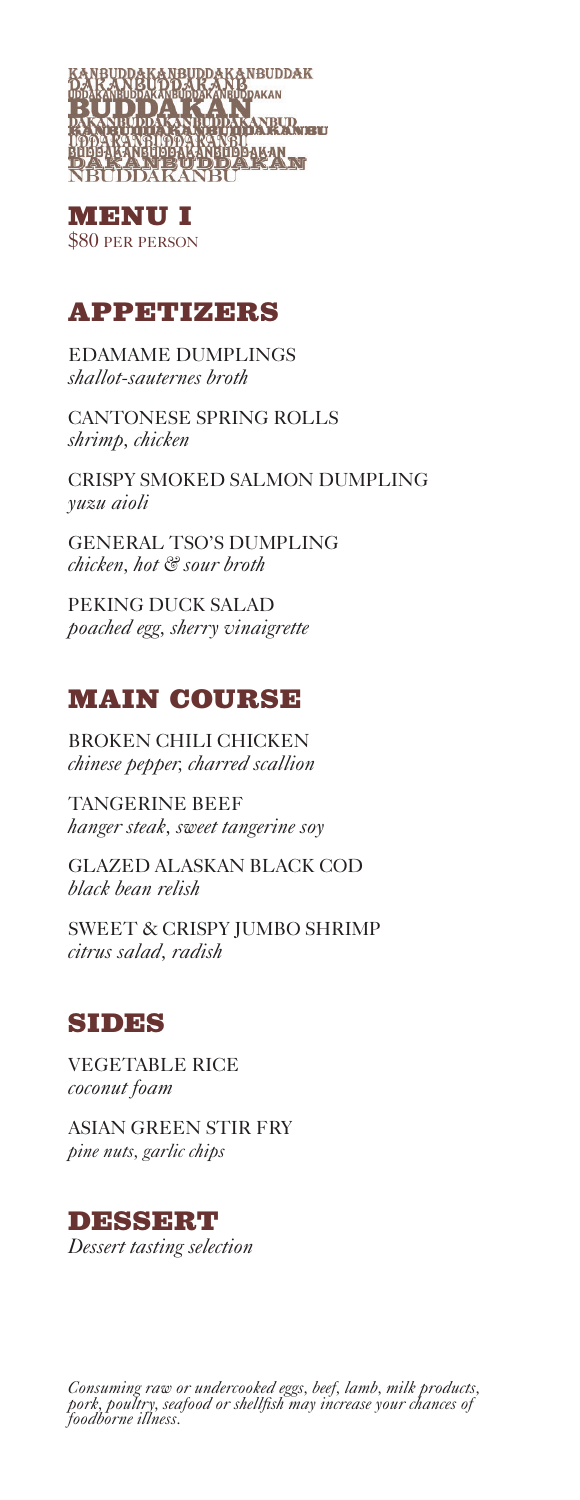

# **MENU II**

\$90 per person

#### **APPETIZERS**

EDAMAME DUMPLINGS *shallot-sauternes broth*

CANTONESE SPRING ROLLS *shrimp, chicken*

CHILI ROCK SHRIMP *toasted ginger, pineapple*

PORK POTSTICKERS *soy vinegar, chili*

CRISPY SMOKED SALMON DUMPLING *yuzu aioli*

PEKING DUCK SALAD *poached egg, sherry vinaigrette*

## **MAIN COURSE**

BROKEN CHILI CHICKEN *chinese pepper, charred scallion*

GLAZED ALASKAN BLACK COD *black bean relish*

SWEET & CRISPY JUMBO SHRIMP *citrus salad, radish*

BLACK PEPPER BEEF *wok tossed rib eye, crispy bird's nest*

## **SIDES**

CHINESE SAUSAGE FRIED RICE *soft poached egg*

ASIAN GREEN STIR FRY *pine nuts, garlic chips*

#### **DESSERT**

*Dessert tasting selection*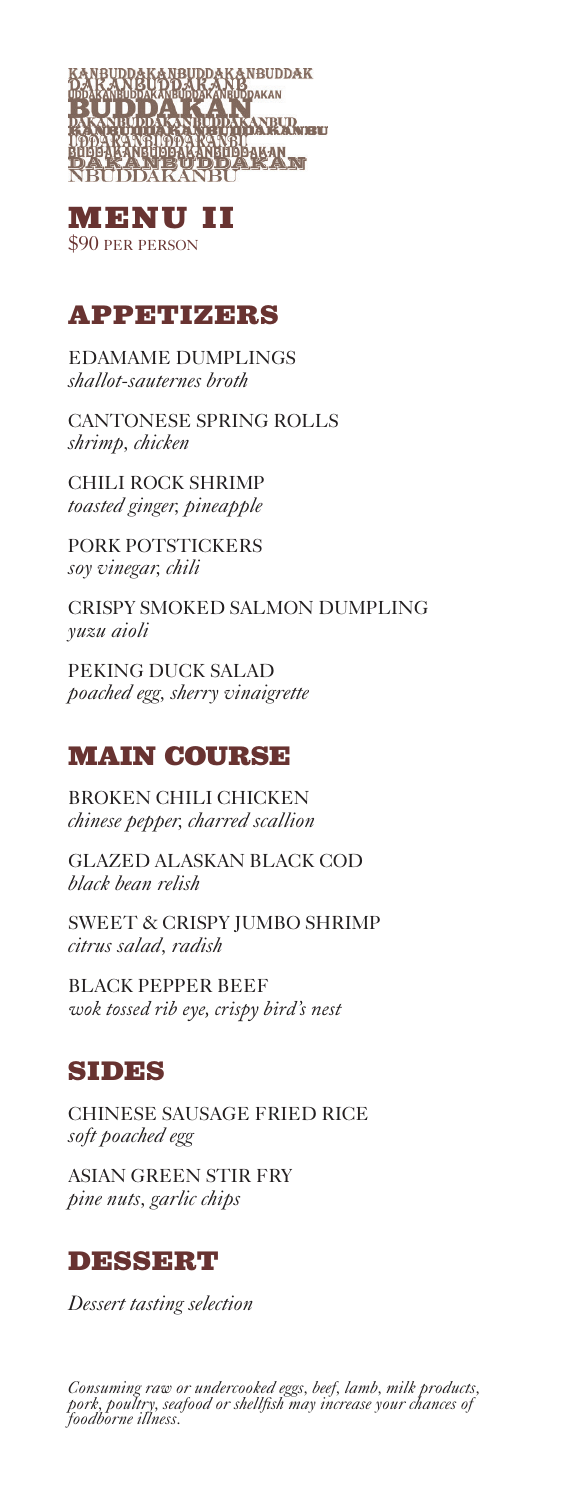

**MENU III**

\$100 per person

## **APPETIZERS**

EDAMAME DUMPLINGS *shallot-sauternes broth*

LOBSTER EGG ROLLS *shrimp, thai basil, sweet chili*

PEKING DUCK SALAD\* *poached egg, sherry vinaigrette*

SHORT RIB AND SCALLION PANCAKE *asian pear, ginger*

GENERAL TSO'S DUMPLING *chicken, hot & sour broth*

CRISPY SMOKED SALMON DUMPLING *yuzu aioli*

#### **MAIN COURSE**

GLAZED ALASKAN BLACK COD *black bean relish*

TANGERINE BEEF *hanger steak, sweet tangerine soy*

BROKEN CHILI CHICKEN *chinese pepper, charred scallion*

SWEET & CRISPY JUMBO SHRIMP *citrus salad, radish*

SIZZLING SHORT RIB *mushroom chow fun, asian pear*

## **SIDES**

BUDDHA STYLE GAI LAN *marcona almonds, truffled soy*

DUNGENESS CRAB STICKY RICE *x.o. sauce, chinese broccoli*

#### **DESSERT**

*Dessert tasting selection*